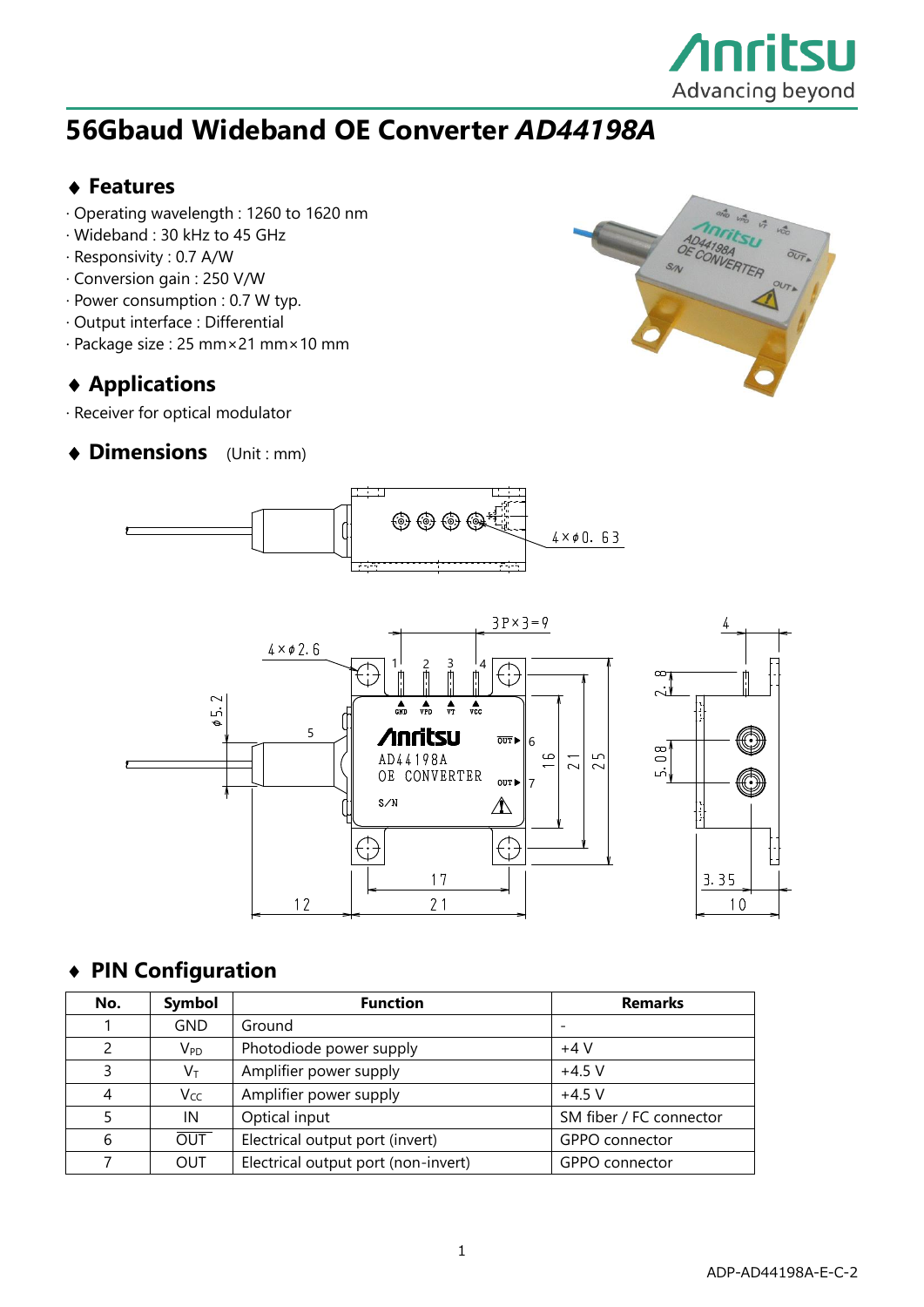#### **Absolute maximum ratings**

| Item                       | Symbol                     | <b>Condition</b>                      | Rating          |      | Unit   |  |
|----------------------------|----------------------------|---------------------------------------|-----------------|------|--------|--|
|                            |                            |                                       | Min.            | Max. |        |  |
| <b>Optical Input Power</b> | $P_{IN}$                   | CW Input                              | $\qquad \qquad$ | +6   | dBm    |  |
|                            | $\mathsf{V}_{\mathsf{PD}}$ | $\overline{\phantom{a}}$              |                 | +6   |        |  |
| Supply Voltage             | Vcc                        | $\overline{\phantom{a}}$              |                 | +6   |        |  |
|                            | Vт                         |                                       |                 | +6   |        |  |
| Operating Temperature      | $T_{\rm a}$                | Ambient temperature<br>Non-condensing |                 | 45   | ۰      |  |
| Storage Temperature        | $T_{\text{stg}}$           | Non-condensing                        | -20             | 70   | $\sim$ |  |

Note : Exceeding the absolute maximum ratings may cause a failure.

#### **Specifications**

Optical characteristics (Ta=25°C)

| Item                       | Condition              | <b>Specification</b>     |       |      | Unit |
|----------------------------|------------------------|--------------------------|-------|------|------|
|                            |                        | Min.                     | Typ.  | Max. |      |
| Wavelength Range           | CW Input               | 1260                     | 1310  | 1620 | nm   |
| Responsivity               | @1310 nm               |                          | 0.7   |      | A/W  |
| Conversion Gain            | @1310 nm, Single-ended |                          | 250   |      | V/W  |
| <b>Optical Return Loss</b> | @1310 nm               | $\overline{\phantom{a}}$ | $-30$ | -24  | dB   |
| Dark Current               | @25°C                  | $\overline{\phantom{0}}$ |       | 20   | nA   |

Electrical characteristics (Ta=25°C)

| Item                      | Condition                | <b>Specification</b> |       |                          | Unit |
|---------------------------|--------------------------|----------------------|-------|--------------------------|------|
|                           |                          | Min.                 | Typ.  | Max.                     |      |
|                           | -3dBe (low end)          |                      | 30    |                          | kHz  |
| Bandwidth                 | -3dBe (high end)         | 35                   | 45    |                          | GHz  |
| Output Swing              | Single-ended             |                      | 300   | $\overline{\phantom{0}}$ | mVpp |
| <b>Output Return Loss</b> | 40 MHz to 30 GHz         |                      | $-10$ |                          | dB   |
| Internal Output Coupling  | $\overline{\phantom{a}}$ | AC-coupled           |       |                          |      |

Power supplies

| Item                      | Symbol                     | <b>Specification</b> |      |      | Unit |
|---------------------------|----------------------------|----------------------|------|------|------|
|                           |                            | Min.                 | Typ. | Max. |      |
| Photodiode Supply Voltage | $\mathsf{V}_{\mathsf{PD}}$ |                      |      |      |      |
|                           | Vcc                        |                      | 4.5  |      |      |
| Amplifier Supply Voltage  | Vт                         |                      | 4.5  |      |      |
|                           | <b>ICC</b>                 |                      | 100  |      | mA   |
| Amplifier Supply Current  |                            |                      | 50   |      | mA   |
| Power Consumption         |                            |                      | 0.7  |      | W    |

Turn on/off Sequence ( $V_{PD}$ ,  $V_T$ ,  $V_{CC}$ )

For Turn on - Supply voltage  $V_{PD}$  first or turn on all three at the same time.

For Turn off - Turn off all three at the same time or turn off  $V_{PD}$  at last.

Note : Incorrect turn on and off sequence can cause PD failure.

Mechanical characteristics

|                          | <b>Condition</b> |      | <b>Specification</b>     |      |      |  |
|--------------------------|------------------|------|--------------------------|------|------|--|
| <b>Item</b>              |                  | Min. | Typ.                     | Max. | Unit |  |
| Package Style            |                  |      | 4-pin coaxial            |      |      |  |
| <b>Output Connector</b>  |                  |      | Dual GPPO                |      |      |  |
| Fiber Type               |                  |      | Single-Mode              |      |      |  |
| <b>Fiber Connector</b>   |                  |      | FC / SPC                 |      |      |  |
| Fiber Length             |                  | 120  |                          |      | cm   |  |
| <b>Fiber Bend Radius</b> |                  |      | $\overline{\phantom{0}}$ |      | cm   |  |
| Lead Soldering           | Soldering iron   |      | 350°C, 5sec max.         |      |      |  |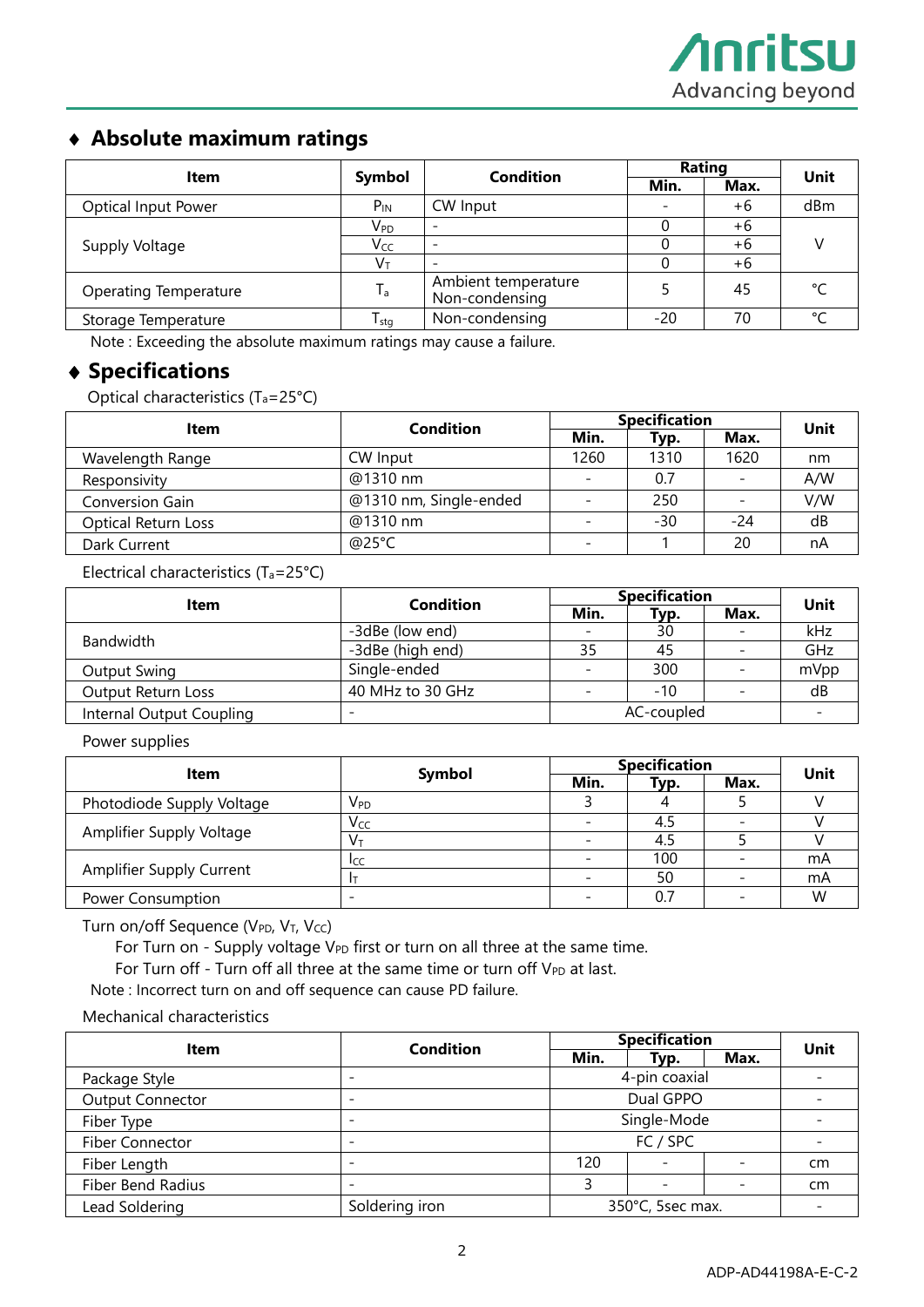

### **Block Diagram**



#### **Frequency Response**



**Pulse Response (Single-ended)**







➢ Output waveform has been optimized with equalizer of oscilloscope.